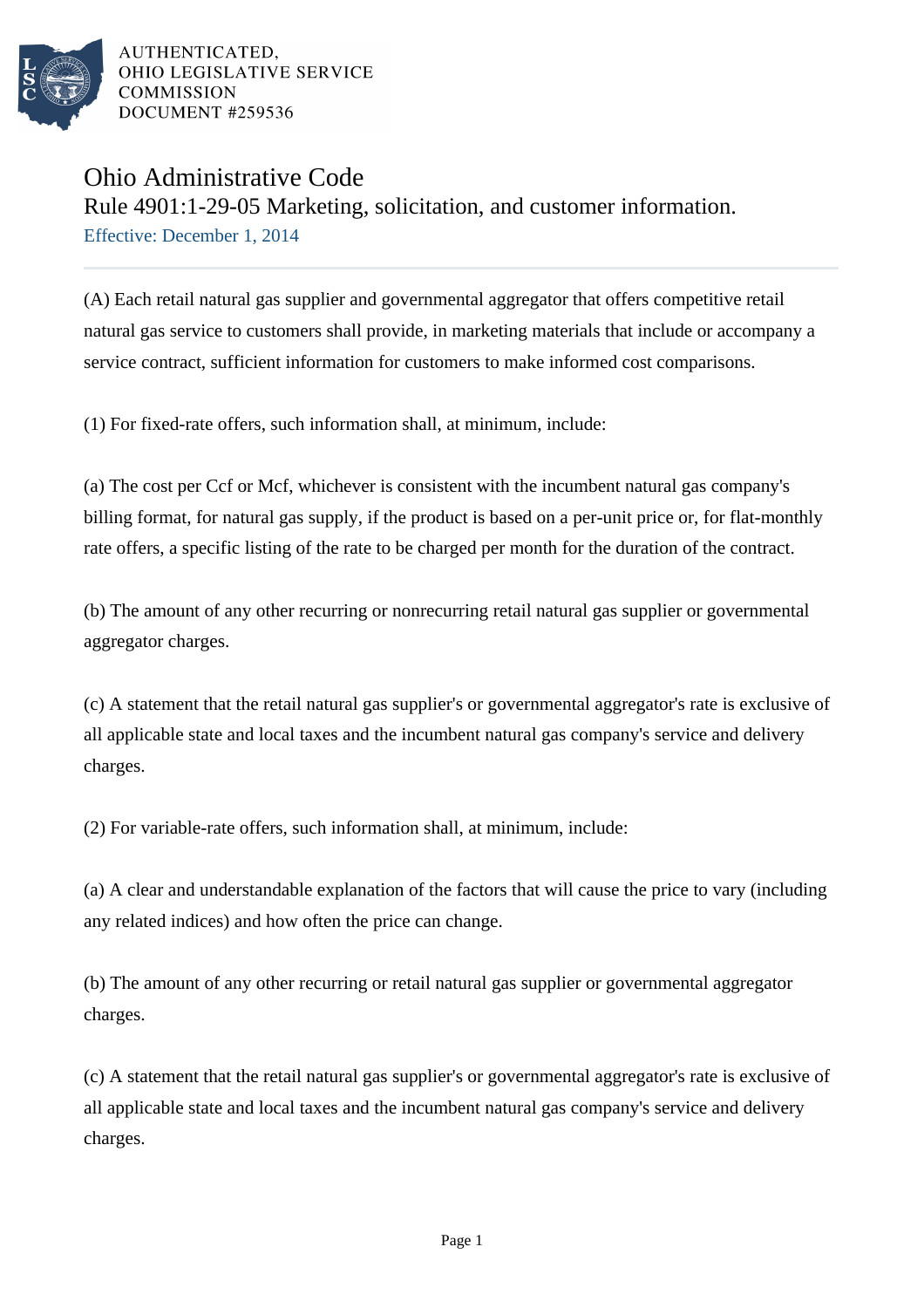

AUTHENTICATED, OHIO LEGISLATIVE SERVICE **COMMISSION** DOCUMENT #259536

(B) Competitive retail natural gas suppliers serving a natural gas companys MVR tariff customers shall provide to the customer the information required in paragraph (A) of this rule upon enrollment.

(C) A retail natural gas supplier's or governmental aggregator's promotional and advertising material shall be provided to the commission or its staff within three business days of a request by the commission or its staff.

(D) No retail natural gas supplier or governmental aggregator may engage in marketing, solicitation, sales acts, or practices which are unfair, misleading, deceptive, or unconscionable in the marketing, solicitation, or sale of a competitive retail natural gas service. Such unfair, misleading, deceptive, or unconscionable acts or practices include, but are not limited to, the following:

(1) Soliciting customers for a competitive retail natural gas service after suspension, rescission, or conditional rescission of certification by the commission or after denial of certification renewal by the commission.

(2) Failing to comply with paragraph (A) of this rule when soliciting a sale of competitive retail natural gas service and failing to disclose all terms, conditions, and limitations, including but not limited to contract length, prices, fees and termination fees, or penalties, and any discretionary charges.

(3) Failing to provide in or with its advertisements and promotional materials that make an offer for sale, a toll-free/local telephone number (and address for printed materials) which the potential customer may call or write to request detailed information regarding the price, terms, conditions, limitations, and restrictions.

(4) Soliciting via telephone calls initiated by the retail natural gas supplier or governmental aggregator (or its agent) without first obtaining the list of Ohio customers who have requested to be placed on the federal trade commission's "do not call" registry and obtaining monthly updates of the federal trade commission's "do not call" registry for the appropriate area code.

(5) Engaging in any solicitation that leads the customer to believe that the retail natural gas supplier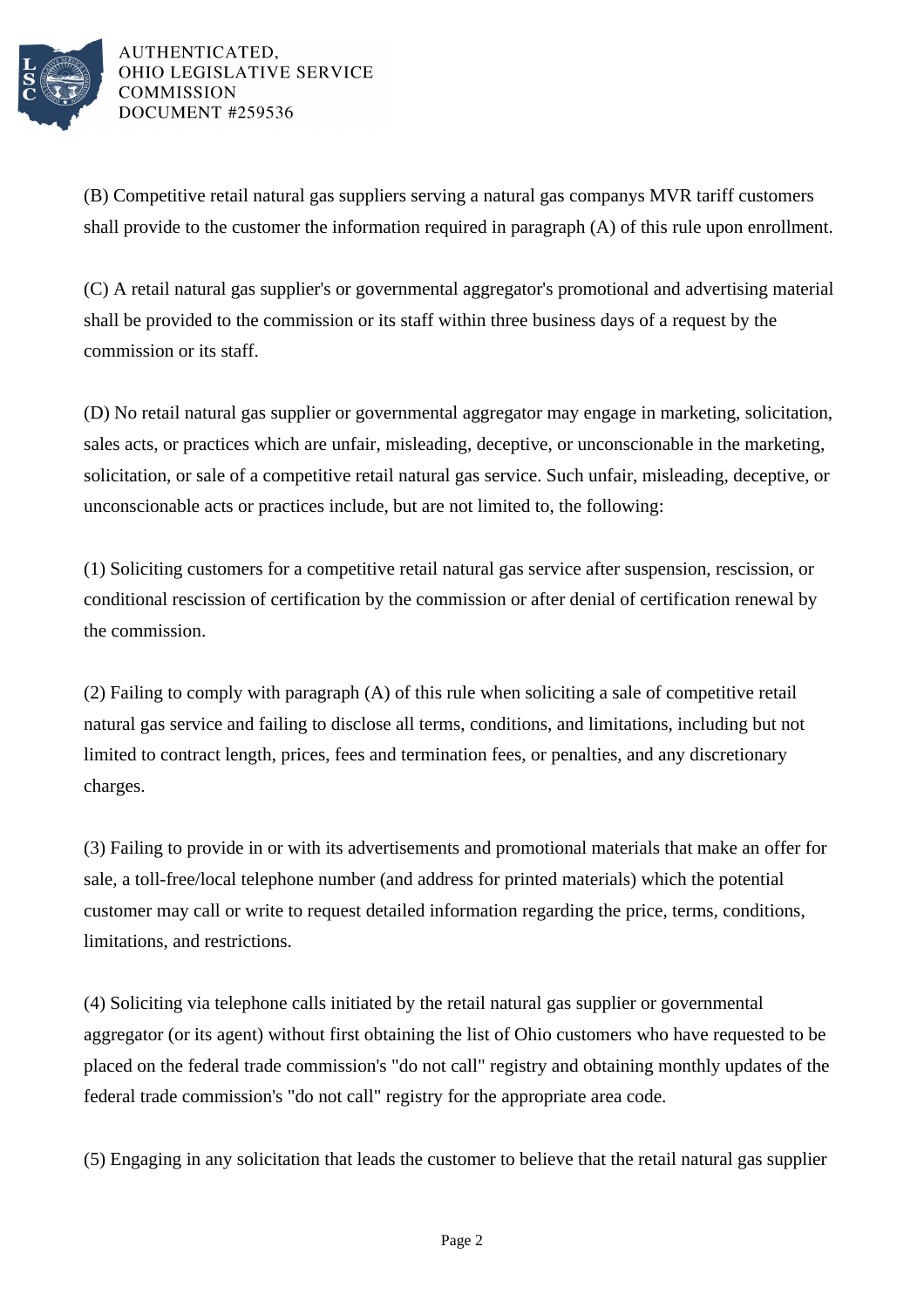

AUTHENTICATED. OHIO LEGISLATIVE SERVICE **COMMISSION** DOCUMENT #259536

or governmental aggregator or its agent is soliciting on behalf of or is an agent of any entity other than the competitive retail natural gas supplier or governmental aggregator.

(6) Engaging in telephone solicitation of residential customers either before nine a.m. or after nine p.m.

(7) Knowingly taking advantage of a customer's inability to reasonably protect their interests because of physical or mental infirmities, ignorance, illiteracy, or inability to understand the language of an agreement.

(8) Advertising or marketing offers that:

(a) Claim that a specific price advantage, savings, or guarantee exists if it does not.

(b) Claim to provide a competitive retail natural gas service when such an offer is not a bona fide offer to sell such services.

(c) Offer a fixed price per Ccf or Mcf, whichever is consistent with the incumbent natural gas company's billing format, for competitive retail natural gas service without disclosing all recurring and nonrecurring charges.

(d) Offer a variable price per Ccf or Mcf, whichever is consistent with the incumbent natural gas company's billing format, for competitive retail natural gas service without disclosing all recurring and nonrecurring charges.

(e) Fail to disclose all material limitations, exclusions, and offer expiration dates.

(f) Fail to fully disclose, in

an appropriate and conspicuous type-size, an affiliate relationship or branding agreement on advertising or marketing offers that use an Ohio utility's name and logo.

(E) Retail natural gas suppliers or governmental aggregators when engaging in direct solicitation shall: